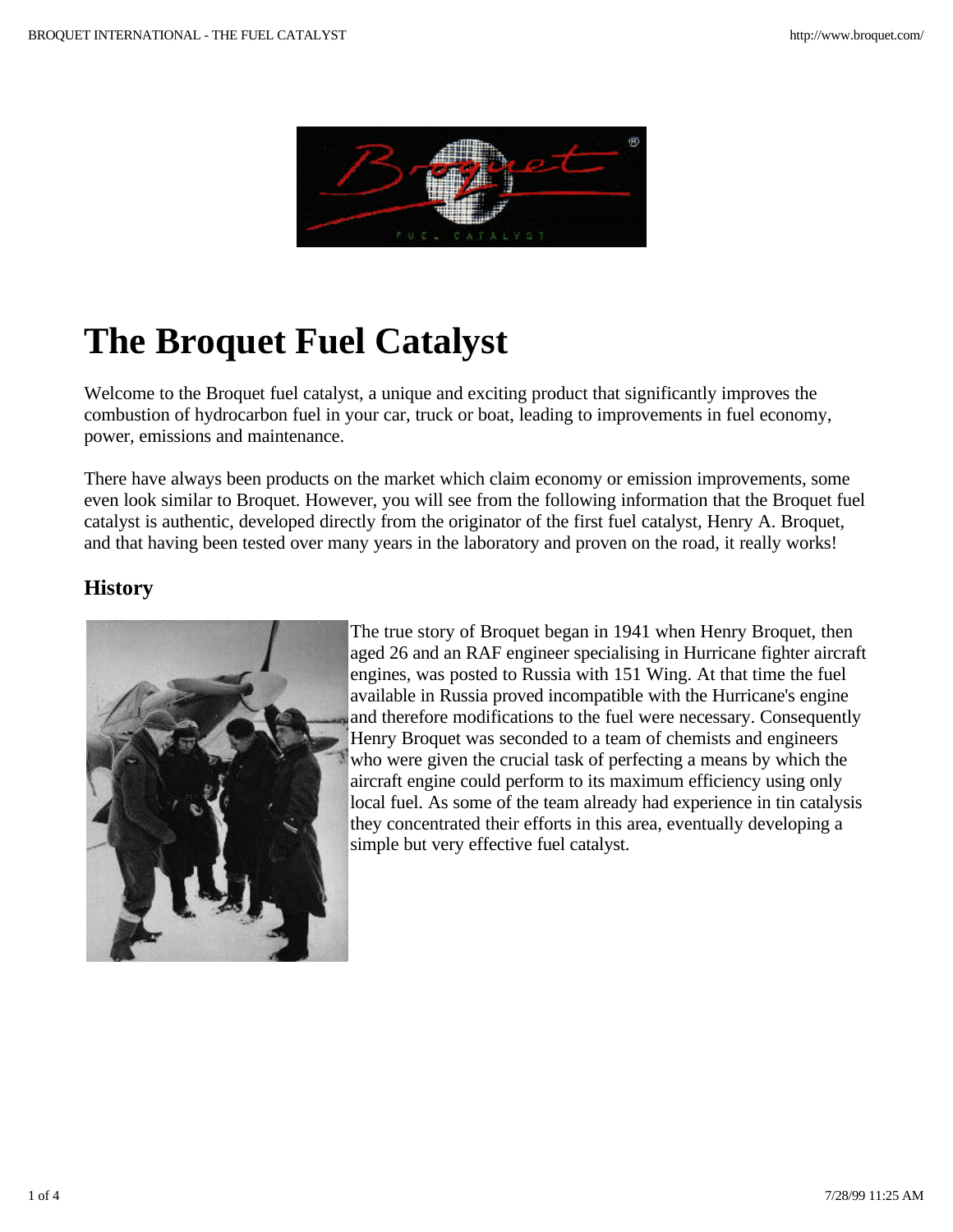After the war, Henry emigrated to South Africa and successfully developed the fuel catalyst for such diverse applications as ocean-going cargo vessels, fishing fleets and stationary engines used in underground mining operations. Following a hostile take-over of his South African company, Henry lost the manufacturing and marketing rights to his fuel catalyst although he did keep the formula and process secret, regaining the rights in 1986, he returned to the UK and formed another company which eventually led to the formation of Broquet International Ltd. Although Henry died in 1989, the Broquet family is still connected with the Company, as Henry's son, Henry Arthur Broquet is a consultant to Broquet International Ltd.



#### **Technical**

Broquet is a true catalyst in pellet form that is made up of a number of different metals, one of which is tin. When the pellet is in contact with petrol, diesel or oil the effect is such that the combustion efficiency of the fuel is improved. The active life of each pellet is 250,000 miles (400,000 kms), and its use not only promotes more efficient combustion but also removes, and then inhibits, the build-up of carbon deposits, waxes and gums that normally form in the combustion chamber. The main benefits are more power or improved fuel economy, less maintenance, and a significant reduction in exhaust emissions.

Another major advantage of using the catalyst in countries where unleaded petrol is replacing, or already has replaced, leaded petrol is that Broquet will generally allow the safe and efficient use of unleaded petrol in all petrol-engined vehicles.

The use of metals as catalysts to promote chemical reactions is not new. A number of different tin-alloy driven electrocatalysis reactions, in fuel hydrocarbon mixtures, which benefit combustion performance as well as fuel stability, are documented as far back as the 1930's and '40's.

## **Testing**

The manufacture of Broquet is not a straightforward process as it involves the blending together of a number of different metals at precise times and temperatures.. For this reason the manufacturing process is subject to a strict quality assurance programme with batch testing being conducted by an independent laboratory. This is of course vitally important if each product is to perform reliably and consistently to its full potential over its active life.

Full product testing on vehicles has been carried out by Broquet International Ltd., not only in-house but also by independent laboratories, independent motoring associations, and magazines. In addition there are many hundreds of testimonials sent in by satisfied users of the product.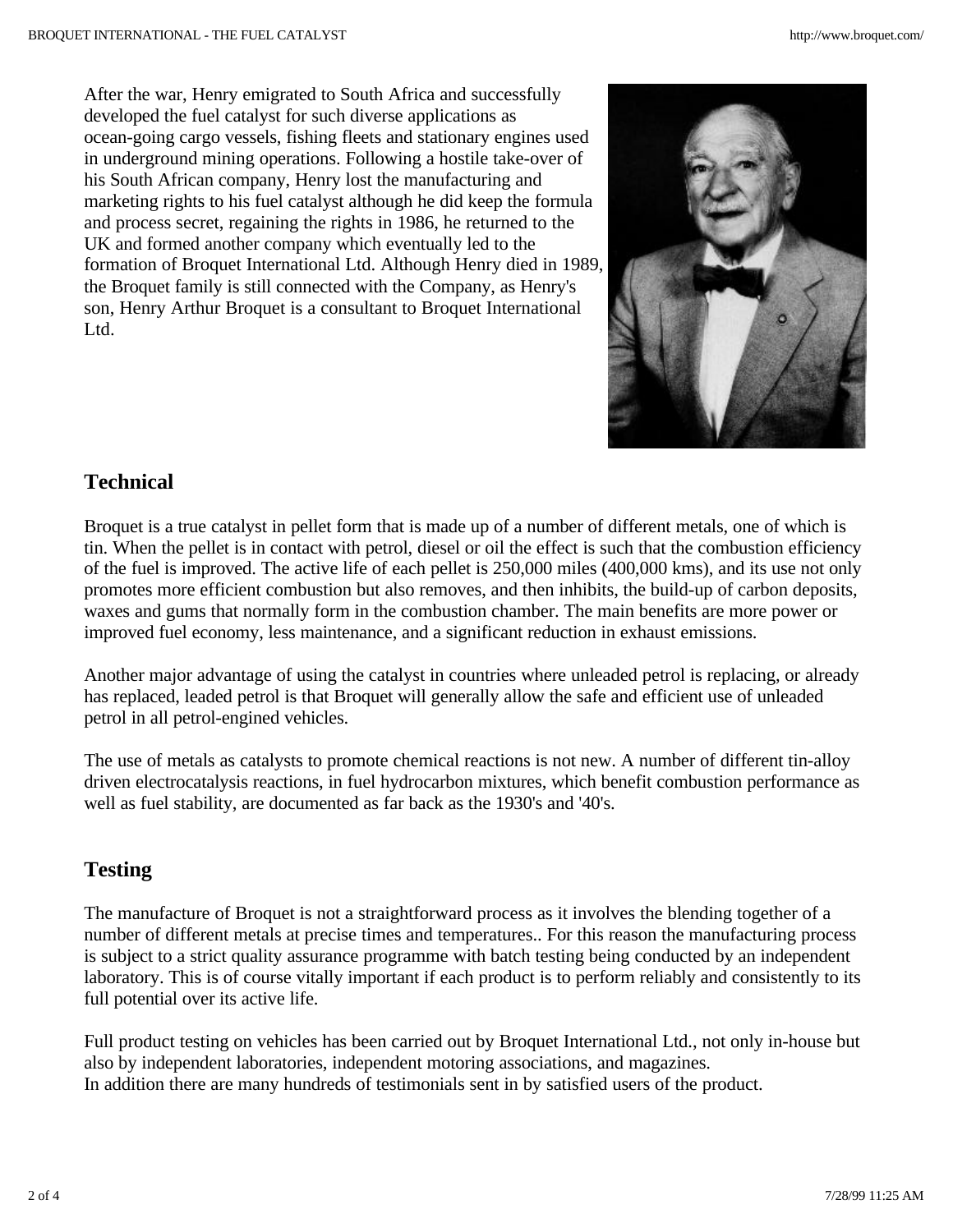### **Applications**



The product works when the surface area of the Broquet pellet comes into contact with the hydrocarbon-based fuel. This can be achieved by either inserting the pellets directly into the fuel tank of the vehicle/vessel (this is the most cost effective method with smaller engines) or by inserting the pellets into the fuel line using the appropriate container. Either method will be effective for all engines and the final choice of method is usually based upon cost or customer preference.

The applications for the Broquet fuel catalyst are many and varied as they include every engine that is fuelled by petrol, diesel or oil.

Some individual examples of Broquet applications are shown below:



#### **Summary**

Whilst there is presently much experimentation with alternative fuels it is expected that petrol, diesel and oil fuelled engines will be with us for some considerable time to come. However, by using the Broquet fuel catalyst these engines can all be made to burn fuel more efficiently leading to better fuel economy or more power, reduced emissions, and a cleaner engine. Therefore whether you have a car, truck or